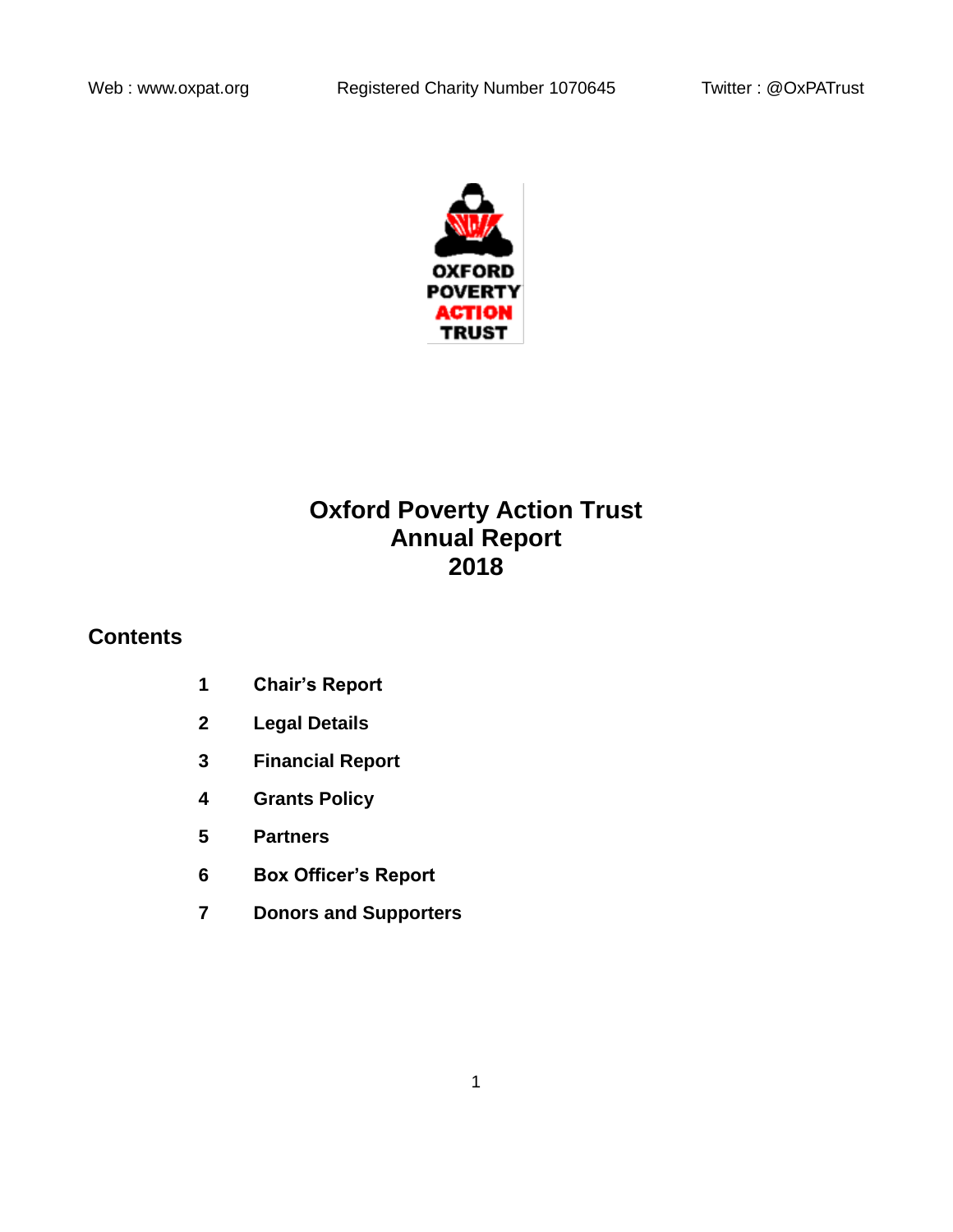# **1 Chair's Report 2018**

#### **The problem**

On 21 December Oxford City Council announced that it estimated there are 94 people sleeping rough in the City of Oxford, and 119 sleeping rough in the county of Oxfordshire. According to my memory this is more than three times the number of rough sleepers there were in the city in 2010. There are certainly many more homeless or vulnerably housed people than that in Oxford, if one includes people living in hostels, or short term 'move-on' accommodation, or sofa surfing with friends and family, but there don't seem to be reliable estimates for all those.It seems fairly clear that the cost of housing, particularly in the city, is a prime cause of homelessness. Anecdotal evidence says that some of the people sleeping rough or in night shelters are working, but still can't afford a home.

## **The OxPAT Response**

Since 1996 the Oxford Poverty Action Trust (OxPAT) has existed to provide a mechanism for concerned citizens and organisations to help homeless or vulnerably housed people in the city. We do that by soliciting donations which we then pass to other local charities who we perceive to be doing good work to help the homelss. OxPAT has no staff or premises and very few costs. For example in 2018, excluding the cost of buying Christmas cards, which we sell for a profit, we had less than £100 of other costs, which is about 0.2 % of the £61,000 we gave to charity.

It is very difficult when you see a homeless person on the street to know how best to help. Surveys show that over 70 % of money donated directly to the homeless will be spent on drink or drugs. Giving money to OxPAT means that your donation will be channelled through professional charities with the resources to understand the problems a homeless person is suffering with, and develop a plan to help the person address those problems. The OxPAT money will be spent by the charity involved on items or activities which will directly benefit an individual or individuals. Typically it will be spent on shelter, food, clothing, advice, medical care, and training to help people get a job, or manage their finances better.

Since OxPAT began in the late 1990s, we have raised nearly £500,000. Money comes to us partly from collection boxes, partly from fund-raising events, but mostly from concerned citizens giving regularly by Gift-Aided bankers' orders, and generous local firms and colleges.

#### **Activities in 2018**

During January and February 2018 we solicited applications from local charities to be one of our partners or core agencies, through which the bulk of our money is spent. Having evaluated the applications, we chose to support the agencies listed in section 5 Partners for the period March 2018 – February 2019.

These charities cover a full range of support services for homeless people from helping those sleeping on the streets, to providing shelter in day centres and hostels, mental care, rehabilitation, and training and skills development to help them find employment.

We performed fund-raising activities during the year, by collecting for money on land belonging to Christchurch College during the summer eights weeks. Around Christmas the children of St Barnabas school sang carols for us at the Westgate centre while we collected money, and a choir from Appleton sang carols for us at the railwat station, courtesy of First Great Western.

Once again John Somerscales very kindly designed a Christmas card for us which we sold to raise money.

The most significant fund raising though occurred when Oxfordshire Community Foundation (OCF) approached us with an offer to match any money we raised between 10 December 2018 to 6 January 2019, up to a value of £50,000. Largely thanks to their publicity campaign, helped by the city council, we eventually raised £42,833.13 which was matched by OCF, making a total of over £85,000 raised. We really would like to thank everybody who helped with that, including the charities we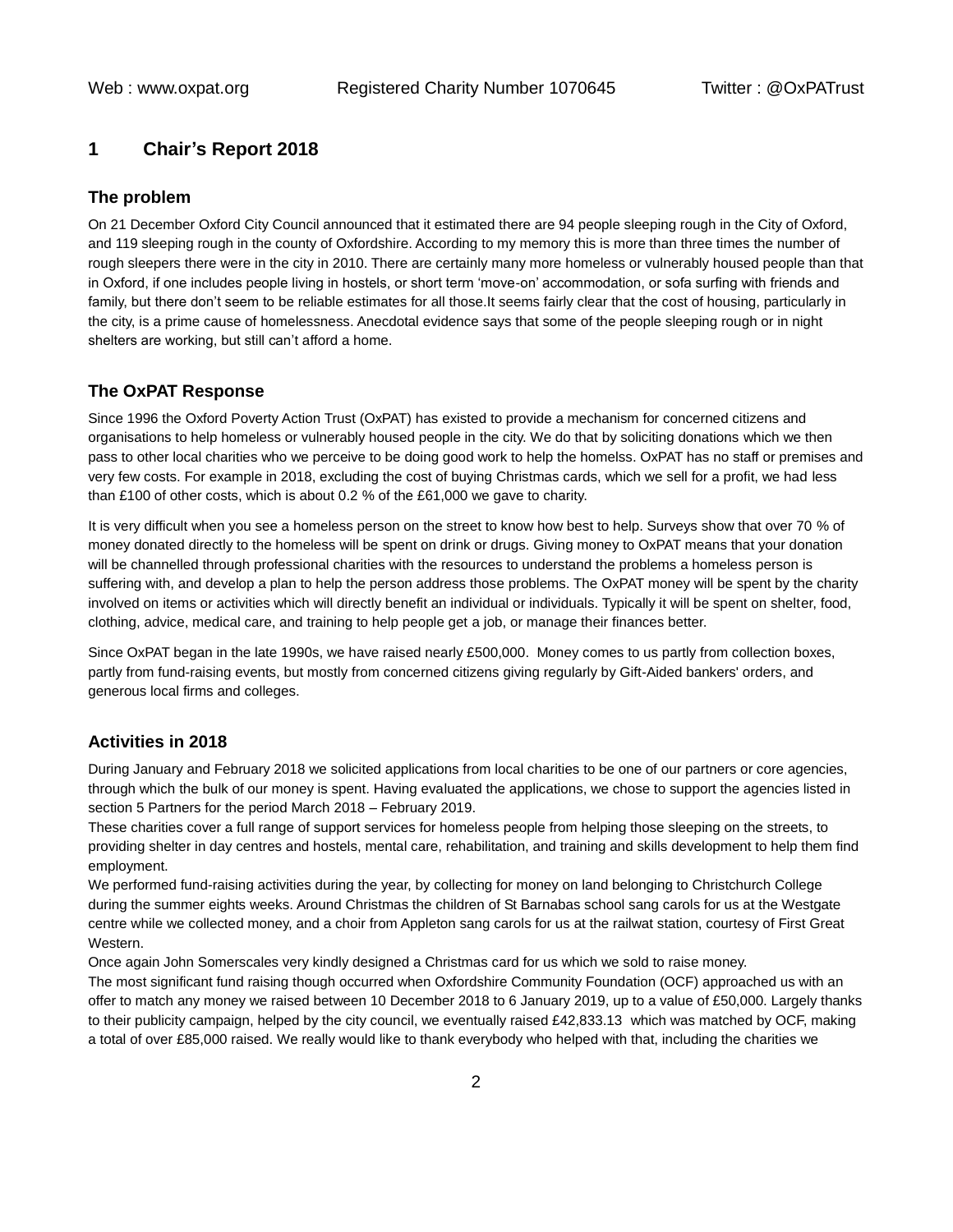support, but especially the hundreds of people who so generously gave their money to make it possible.

# **2 Legal Details**

## **Trust**

The object of the Trust is "for the relief of the effects of poverty, sickness, disablement and old-age" in accordance with a Trust Deed made on 28th June 1998. The Trust has been granted registration as a charity by the Charity Commissioners. The Charity Number is 1070645. The Inland Revenue has accepted the Trust as a charity within the definition of section 506 (1) Income and Corporation Taxes Act 1998, as a result of which the Trust's income and gains are not taxable to the extent that they are applicable and applied to charitable purposes.

The registered address is 25 Woodstock Road, Oxford OX2 6HA.

During the calendar and accounting year 2018 the following persons acted as Trustees of the Oxford Poverty Action Trust (known as OxPAT) for some or all of the time:

Paul Armstrong Jerome Bertram Deborah Ceadel Jonathan Clark Ralph Hall Meg Movshon Patrick Mulvihill

Officers during the year 2018 were:

| Chair:     | Jonathan Clark |
|------------|----------------|
| Secretary: | Meg Movshon    |
| Treasurer: | Paul Armstrong |

The Patrons of the Trust are:

Rt Revd. William Kenney CP Mrs. Felicity Dick, Deputy Lieutenant of Oxfordshire

The Charity's Bankers are:

The Co-operative Bank, King's Valley, Yew Street, Stockport, Cheshire, SK4 2JU

The charity owns no functional property and there are no connected companies.

## **Changes to the Trustees and Committee**

Jim Campbell and Nicola Josse joined the committee during 2018.

# **Jonathan Clark, Chair, May 2019**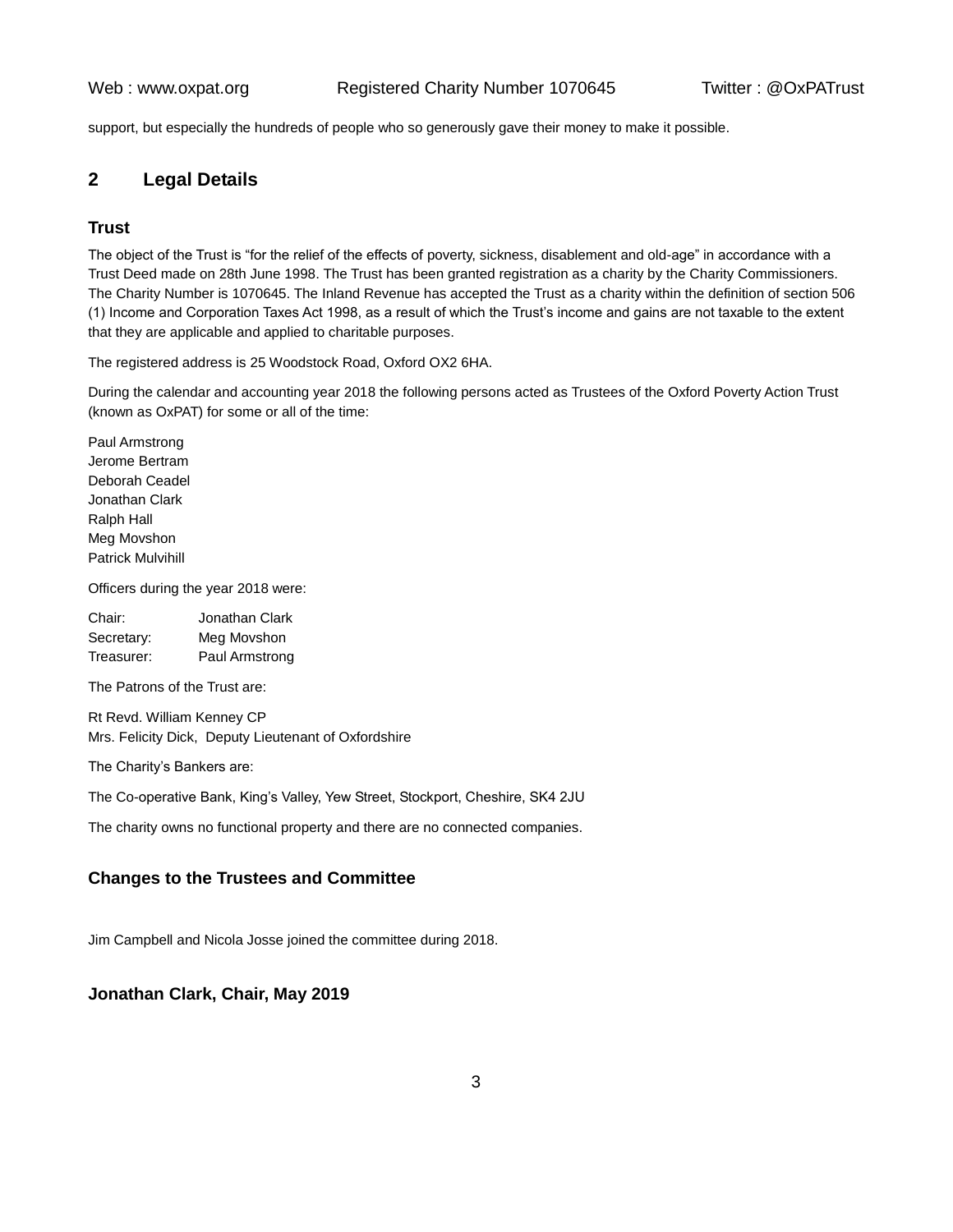# **3 Finance**

# **OxPAT Financial Report for 2018 ( 01 January 2018 to 31 December 2018)**

| <b>OxPAT Accounts (figures in £)</b>          | 2017      | 2018      |
|-----------------------------------------------|-----------|-----------|
| Expenditure:                                  |           |           |
| Admin and Special Purposes Sub-Accounts       | 202.00    | 99.31     |
| <b>Grants to Charities</b>                    | 30,092.00 | 61,008.00 |
| Grants to Individuals                         | 613.10    | 200.00    |
| Christmas cards                               | 1,166.40  | 1,980.00  |
| <b>Total Expenditure</b>                      | 32,073.50 | 63,287.31 |
| Income:                                       |           |           |
| <b>Boxes</b>                                  | 1,313.86  | 1,571.55  |
| <b>Fund Raising</b>                           | 1,126.27  | 1,586.66  |
| Organisations                                 | 9,955.13  | 16,770.96 |
| Places of Worship                             | 3,312.60  | 539.33    |
| Private Donation (Gift Aid)                   | 8,041.00  | 14,170.50 |
| 2016 Christmas cards                          | 2,125.00  |           |
| 2017 Christmas cards                          | 470.00    | 1,743.00  |
| 2018 Christmas cards                          |           | 375.00    |
| $CAF$ donation <sup>1</sup>                   |           | 19,201.98 |
| Internet donations <sup>2</sup>               | 628.92    | 3,821.41  |
| Other Private Donation (Non-Gift Aid)         | 5,261.58  | 3,728.89  |
| Inland Revenue (Gift Aid Refund) <sup>3</sup> | 137.54    | 421.25    |
| Special events                                | 200.00    | 275.00    |
| Other                                         | 693.00    | 739.94    |
| <b>Total Income</b>                           | 33,264.90 | 64,993.47 |

\*Income received as donations through the Charities Aid Foundation (CAF) is reported separately in 2018, due to this becoming a larger and more important channel in this year. In 2017, income received as donations through CAF is included in the 'Other Private Donation (Non-Gift Aid)' row. <sup>1</sup>Includes CAF cheques and donations made via the CAF website. <sup>2</sup>Collected via online channels, with the exception of CAF, which is listed separately. <sup>3</sup>Collected via Charity Choice.

| <b>Reconciliation with bank</b> | 2017      | 2018      |
|---------------------------------|-----------|-----------|
| Opening balance                 | 9,701.64  | 10,893.04 |
| <b>Income</b>                   | 33,264.90 | 64,993.47 |
| Expenditure                     | 32.073.40 | 63,287.31 |
| <b>Closing balance</b>          | 10,893.04 | 12,599.20 |

## **Income**

2018 has been a record year for OxPAT. Total income during 2018 was £64,993.47 compared with £33,264.90, in 2017. In the 20 years OxPAT has been operating, we have collected over £500,000 from our donors. The increase in income from 2017 to 2018 – an increase of £31,728.57, nearly double the income in 2017 - is primarily due to sizeable increase in donations in December 2018, due to the Oxfordshire Community Foundation (OCF) donation matching campaign. This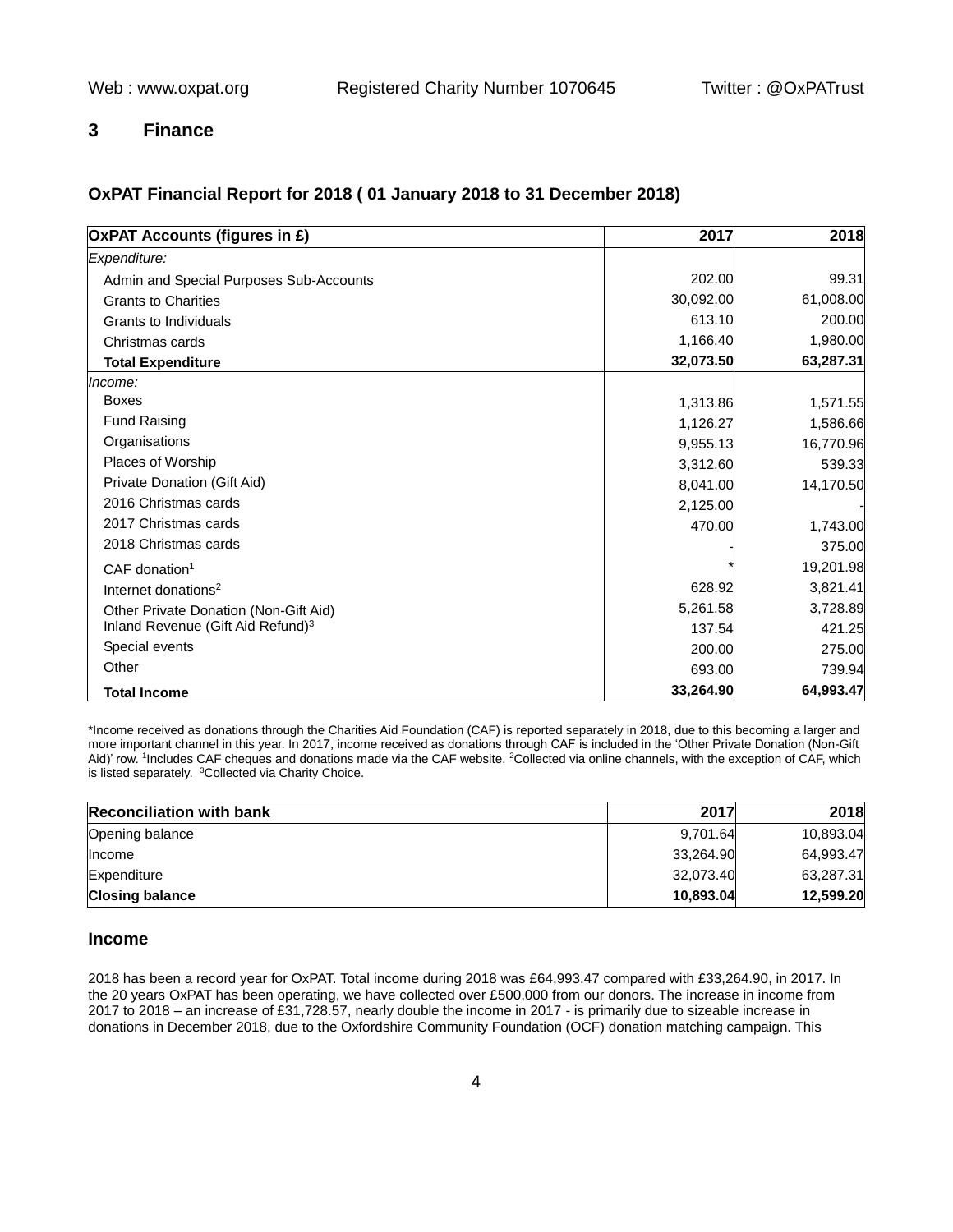campaign provided a 1:1 match for donations made to OxPAT between 10 December 2018 and 6 January 2019, up to a limit of £50,000. During this time, we saw sizeable donations, in particular via CAF, as well as direct donations made by organisations and individuals. We would like to thank OCF for selecting OxPAT to receive matching funds, as well as the anonymous donor who provided the £50,000 funding for OCF.

Very generous donations from W Lucy and Co (included in income from organisations) in 2013-2018 have been used to establish an employment training fund for homeless and vulnerably housed people. We would like to thank Lucy's for continuing this fund with the top-up grant to this fund made during 2018.

Our income is spread across various categories of donors and donation channels. Box income increased from 2017 to 2018 by around £250. Fundraising income increased by around £450, reflecting collections held during Summer Eights Week, and during carol singing before Christmas. Income from organisations increased substantially by nearly £7,000, due to several large donations from colleges and corporate donors. Income from places of worship decreased by around £2,700 from 2017 to 2018 in part due to decreased donations from places of worship that regularly support OxPAT, and due to one-off donations made by places of worship in 2017. Gift Aid donations have increased by over £6,000 from 2017 due to new Gift Aid eligible standing orders as well as one-off donations, in particular made during the OCF matching funds campaign. Internet donations have increased by around £3,200 in part due to us registering with JustGiving, as well as general shift to increasing donations being made electronically. Gift Aid received in 2018 has been collected on eligible online donations made via CharityChoice. Gift aid for eligible donations made directly to our account and via cheque will be claimed in 2019. Special events income has remainder broadly similar to that in 2017. Other income records donations we have received anonymously directly into our bank account.

CAF donations are reported separately this year, as this is an increasingly important channel of funding for OxPAT, and since the OCF matching funds campaign encouraged donation via CAF - in previous years, these had been included in 'Other Private Donation (Non-Gift Aid)'. Comparing the £5,261.58 received in 2017 to the total of 'Other Private Donation (Non-Gift Aid)' and 'CAF donation' in 2018 of £22,930.87, indicates a four-fold increase in donations.

The 2018 Christmas card saw revenues of £375 in 2018; in line with previous years, the majority of revenue from the Christmas card sales come in during the first few months of the next calendar year. Hence, most revenue from the 2018 Christmas card will be collected in 2019. Overall, 2017 Christmas card sales brought in income of £2,213 across 2017 and 2018, leading to a profit of £1,223.00 for 2017 Christmas card sales.<sup>1</sup>

## **Expenditure**

The total grants made by OxPAT in 2018 amounted to £63,287.31, nearly all of which was donated as regular distributions to our core agencies, totalling £58,600. As mentioned above, the OCF matching funds campaign has driven an increase in donations, and consequently an increase in regular distributions made in 2018, to be around double that of 2017. A grant was also made from the Lucy's training fund to Steppin Stone totalling £2,408 (more details are included in Grants to Charities section above). Grants to individuals (paid via various charities) decreased by around £400, reflecting fewer applications for individual grants and only one individual grant being made in 2018.

Our costs for Christmas card printing was £1,980 in 2017, covering Christmas cards printed in 2017 and paid for at the start of 2018, as well as Christmas cards printed and paid for in 2018.

Our administrative and special purposes expenses in 2018 were purchasing insurance for cover the fundraising collection during Sumer Eights Week, totalling £99.31.

## **Special purposes accounts**

Within the totals above we keep track of two sub-accounts

<sup>&</sup>lt;sup>1</sup> As discussed in the expenses section, printing costs for 2017 Christmas cards were £990.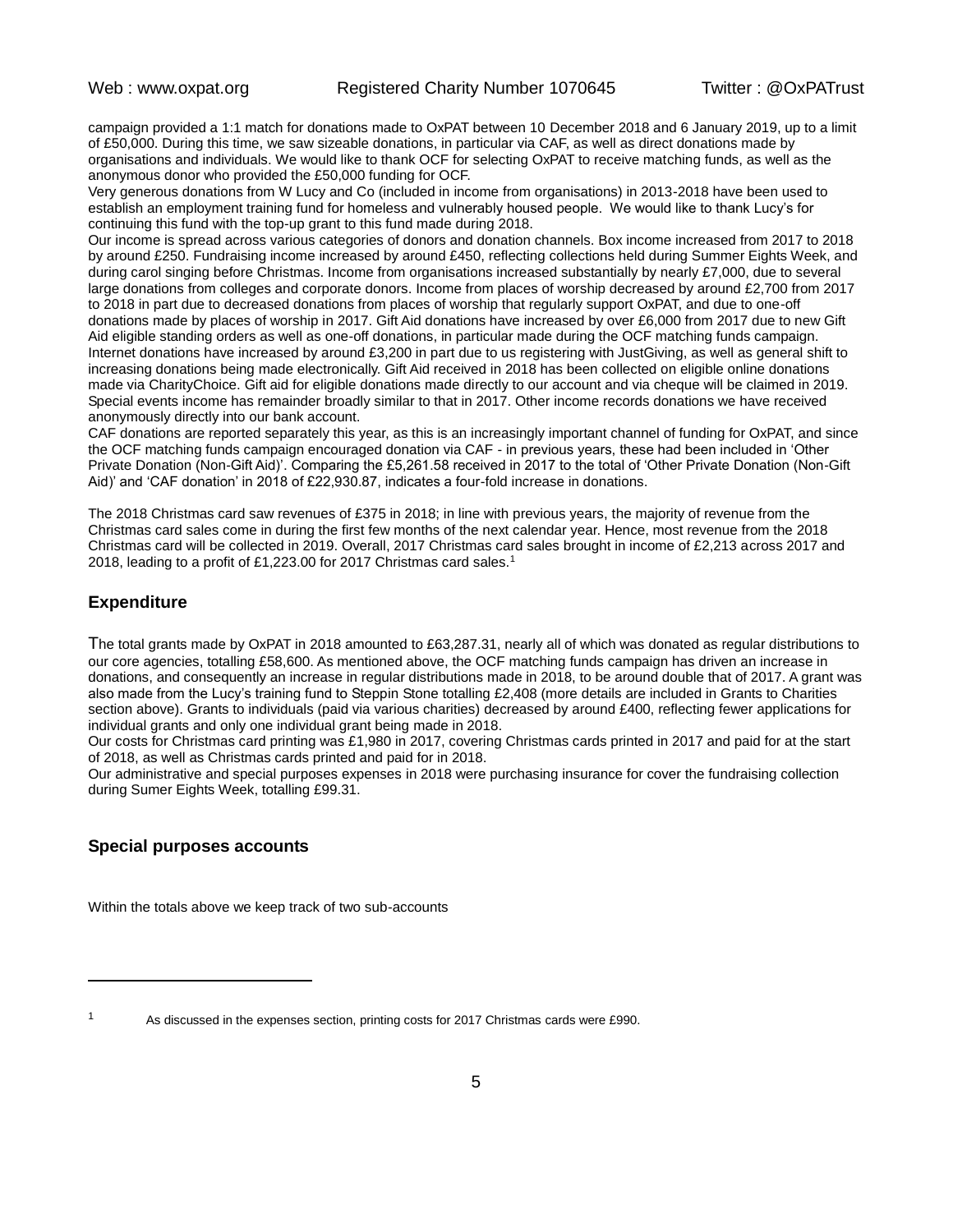| Special purposes account | 2017     | 2018   |
|--------------------------|----------|--------|
| Opening balance          | 1,000.00 | 840.00 |
| <b>Income</b>            |          |        |
| Expenditure              | 160.00   | 99.31  |
| <b>Closing balance</b>   | 840.00   | 740.69 |

The special purposes account currently contains funds from a £1,000 donation from the Oxford Round Table. This was originally given for box replacement and refurbishment but the Round Table has now agreed that it may be spent on anything we consider appropriate.

| <b>Administration account</b> | 2017   | 2018  |
|-------------------------------|--------|-------|
| Opening balance               | 127.74 | 85.74 |
| <b>Income</b>                 |        |       |
| Expenditure                   | 42.00  |       |
| <b>Closing balance</b>        | 85.74  | 85.74 |

The administration account contains donations made by organisations that are happy for their money to be spent on our limited administration expenses.

We would like to thank all our donors, large and small, for their generosity towards us. In particular I would like to thank our regular donors, both organisations and individuals, who have supported us over the years including the Oxfordshire Community Foundation, W Lucy & Co, Bioexcel Limited, Magdalen College, Somerville and Jesus College 2016 Ball Committee, Lincoln College, All Souls College and Magdalen College Trust. We are also very grateful to Celia Fry for continuing to carry out our independent examination.

We would also like to thank the charities to whom we give the money. We have no doubt that the money we pass to them is used efficiently and effectively in support of people in Oxford who are homeless, or in danger of homelessness.

# **Paul Armstrong, OxPAT Treasurer, May 2019**

# **4 Grants Policy**

# **Core Principles**

1. OxPAT funds are to be used to provide direct help to homeless or vulnerably housed adults.

2. OxPAT funds can be used to fulfil basic needs such as food, clothing and shelter. They can also be used to help people address the issues that have led to them becoming homeless, by building confidence and self-esteem, improving skills, and addressing dependency issues.

3. OxPAT funds are not to be used to fund administration nor on-going costs, or to discharge statutory duties.

4. OxPAT funds will only be distributed to or through recognised charitable agencies; and must be spent by or under the supervision of such an agency.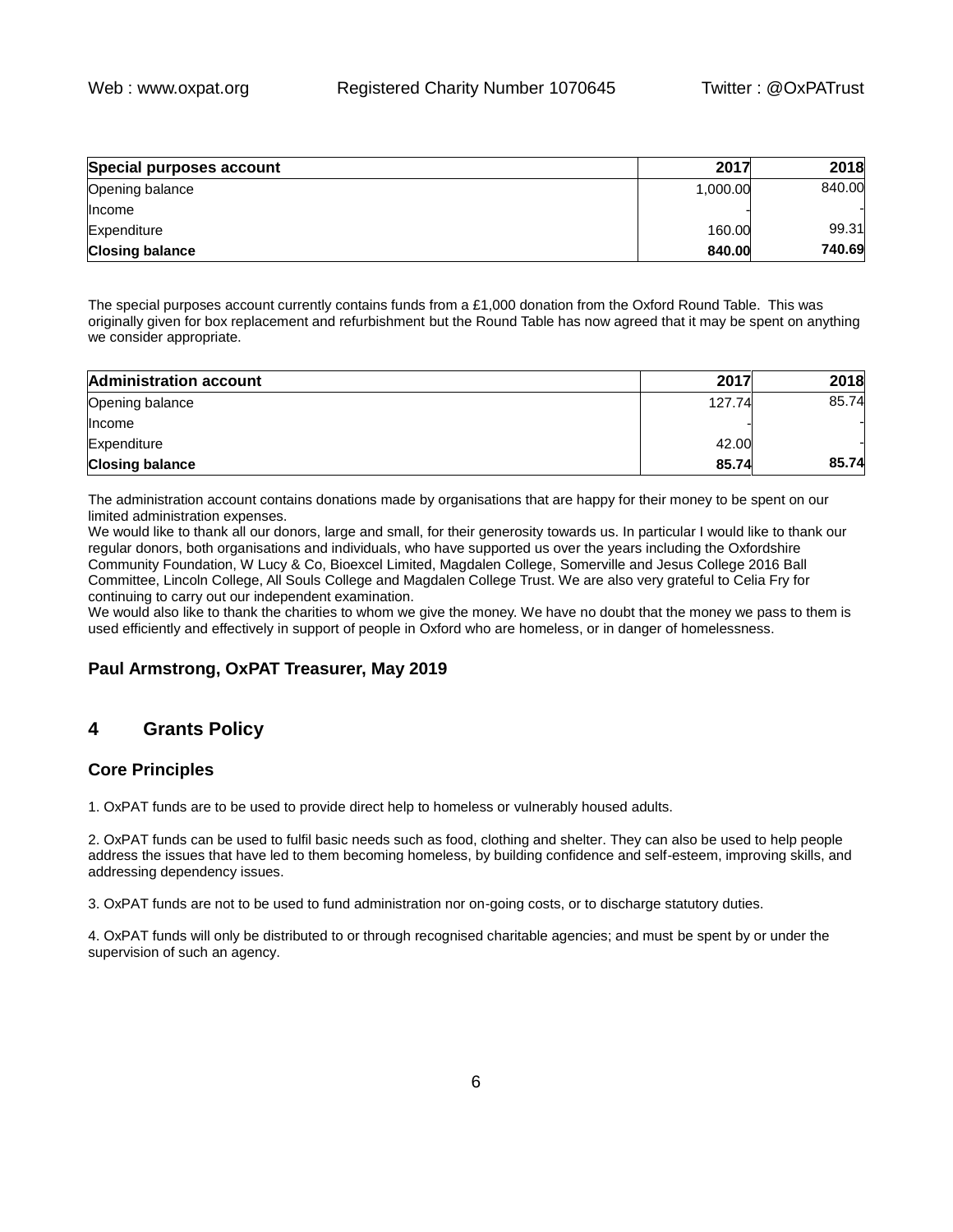# **Distribution**

The monies received by OxPAT are distributed through agency welfare funds to be spent on welfare services, rehabilitation, accommodation and training and education to help people to get off the streets and move forward.

## **Core Agencies**

OxPAT will aim to distribute most of its funds to a core group of agencies via regular monthly standing orders to their welfare funds. It is each agency's responsibility to ensure this money is spent in accordance with OxPAT's core principles and to report back at the end of the calendar year or more frequently as appropriate as to how it has been spent.

## **Specific applications**

Some of OxPAT's funds will be used to fund specific applications which are not from the core agencies. Examples of successful applications include requests for clothing, bedding, work tools, and transport costs to enable a person in need to travel to a job. To apply for a grant for a homeless, or vulnerable, person, please download the OxPAT Grant Application Form from the OxPAT website (www.oxpat.org),and follow the instructions on it.

# **5 Partners**

## **Core agencies during 2018 were:**

- Aspire Oxfordshire
- Crisis Skylight Oxford
- Elmore Community Services
- Emmaus Oxford
- Julian Housing, part of Homeless Oxfordshire
- O'Hanlon House, part of Homeless Oxfordshire
- Simon House, part of A2 Dominion
- SMART/CJS (Howard House)
- The Oxford Street Population Outreach Team
- The Porch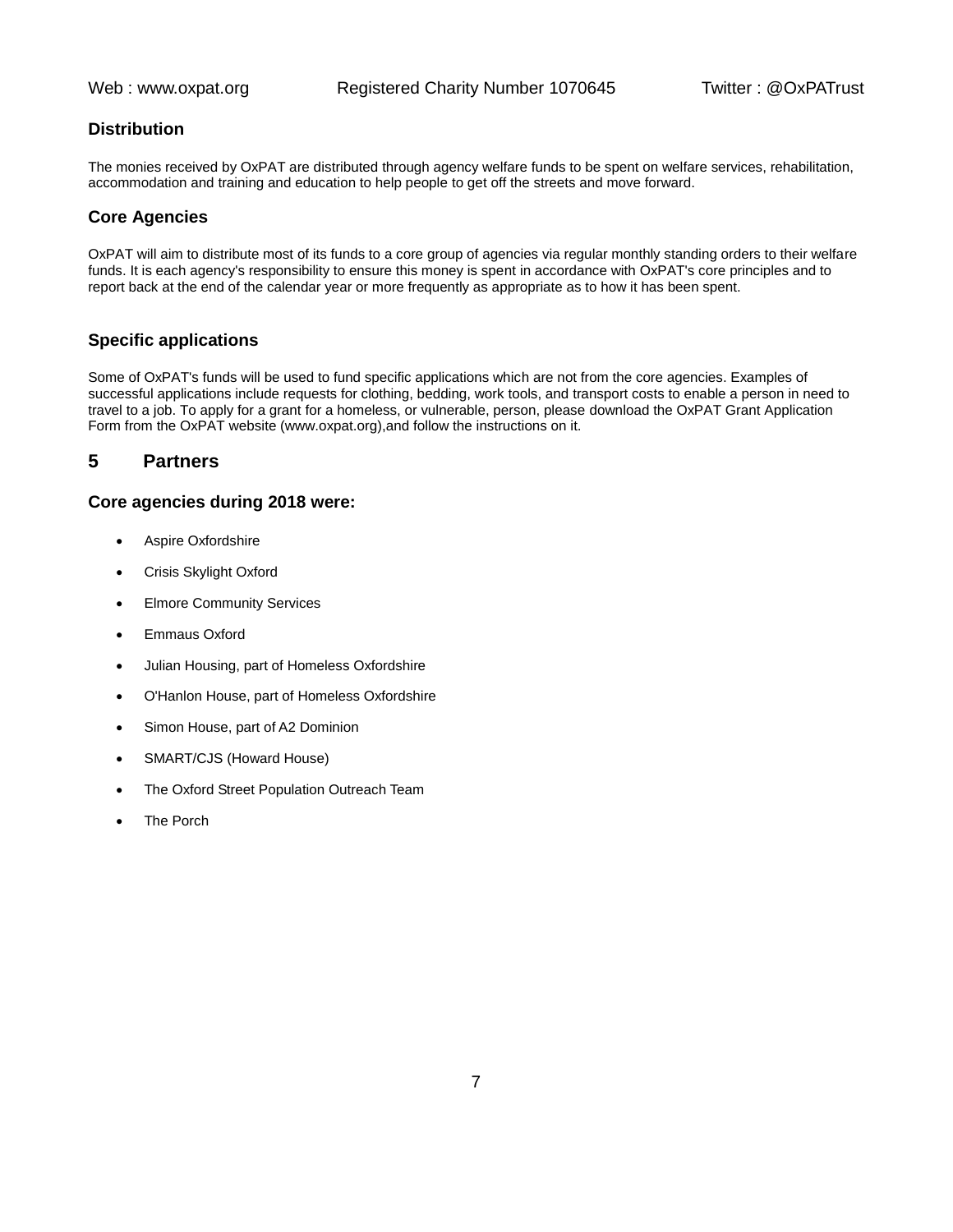# **6 Box Officer's Report**

## **Box Locations**

#### **Collection boxes at:**

St Michael at the North Gate Shop, Oxford Town Hall, Henry Wellcome Building, Oxford Union Bar, Bunter's Delicatessen, St Aloysius, Tourist Information Centre, Blackwells, Marks & Spencer Summertown, Magdalen College Bar, Phoenix Cinema, Oxford Railway Station, LMC International, Henry Wellcome Foundation.

#### **Catherine King, Box Officer, May 2019**

# **7 Donors and Supporters**

Oxford Community foundation, W Lucy & Co., Felicity and Richard Dick, St. Michael's at the Northgate, St Leonard's Church Eynsham, Magdalen College School, Somerville, Lincoln, Magdalen and Merton Colleges, the College JCR's of Brasenose, Christchurch, Jesus, the Queen's, St Anne's, St. Hugh's, St John's, St. Peter's, Trinity and Wadham, Balliol College, Worcester College, Tanner Trust, Christ Church Cathedral, Appleton PCC, Hector Sants Foundation, the Oxford Oratory Church of St. Aloysius Gonzaga, St. Peter's Church Cassington, St Nicholas PCC Marston, Rose Hill Methodist Church, St. Michael's and All Saints Charities St. Peter's Wolvercote, Cumnor United Reformed Church St. Margaret's Institute, the Phoenix Cinema, Oxford University Student Union, Oxford High School, Carol Singing– Oxford City Singers, Appleton Singers, St. Barnabas Primary School, Rose Hill Methodist Church, Oxfordshire County Council(Social Services), Cassington Café, RC Archdiocese of Birmingham, Felixstowe Trust, and many other generous individual donors.